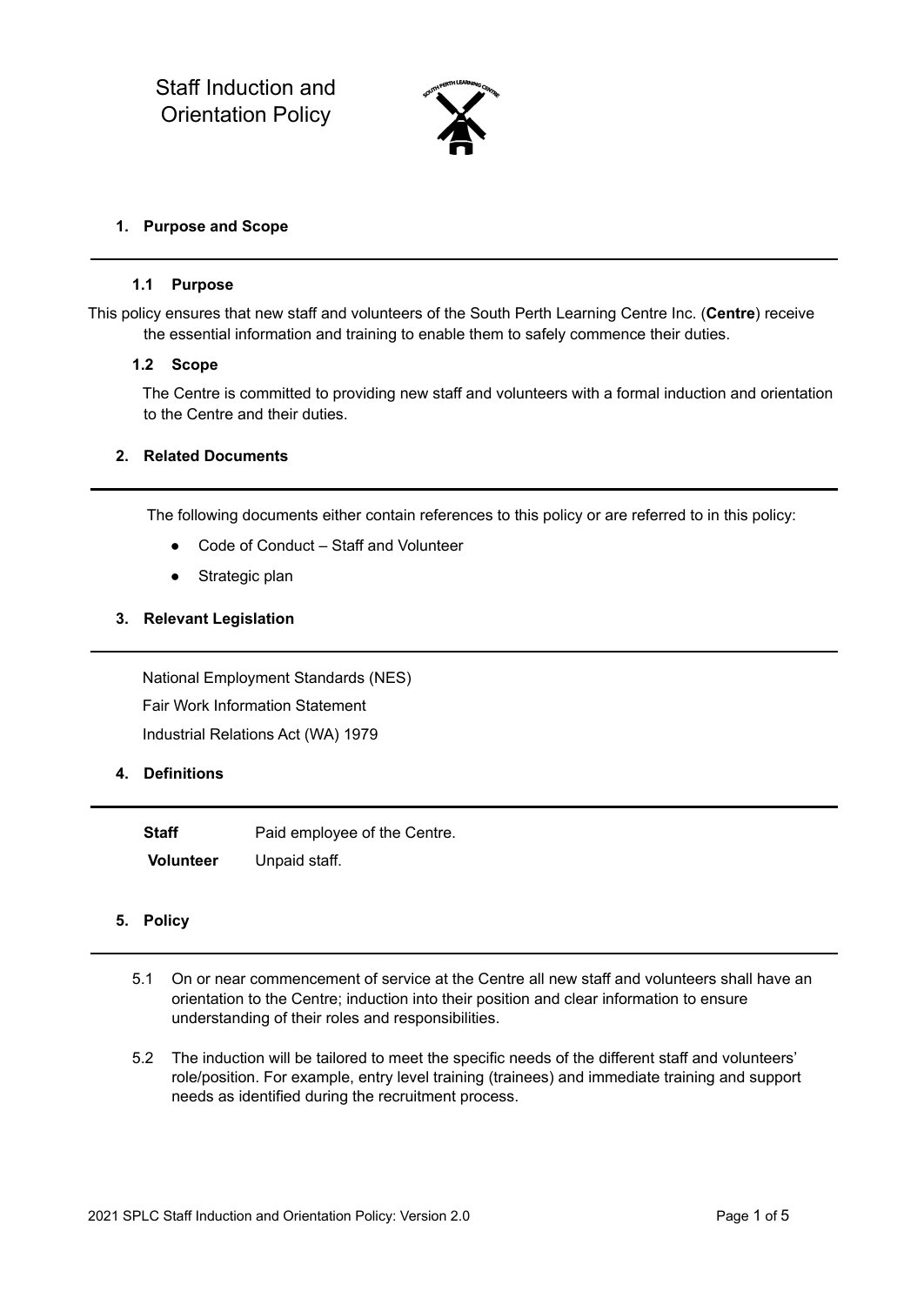

- 5.3 An induction kit will be provided to staff and volunteers on or before the commencement of their service.
- 5.4 The coordinator or a delegated staff member, will conduct the orientation and induction session for new staff and volunteers.
- 5.5 Should the new staff member be the coordinator, the outgoing coordinator or the Chair of the Management Committee will conduct the session.
- 5.6 The coordinator or delegated staff member will help induct and mentor the new staff or volunteer during the first two weeks of commencement.
- 5.7 This mentor will provide support, be available to answer questions and give advice, introduce staff and volunteers, and be involved in providing feedback.

## **6. Procedures**

## **6.1 Prior to Induction**

- 6.1.1 Send written notice to the new staff member or volunteer confirming their appointment and advising what information to bring for completion of paperwork.
- 6.1.2 Create an induction package. The induction package will include, where relevant:
	- Background information about the Centre, including the Constitution.
	- Contract of employment (if applicable), including Staff Employment Conditions.
	- Current job description.
	- New Employee form to be completed by employee.
	- $\bullet$  Taxation file number declaration to be completed by the employee.
	- Any legal requirements and information on how to access Centre wide policies, including Staff and Volunteer Code of Conduct.
	- Complete Police clearance form and confidentiality form.
	- Sample timesheet and leave form.
	- Policy and Procedures file index.
	- List of the Centre's Management Committee members.
	- List of staff and their positions.
	- Access information for the Centre's key documents e.g., Strategic Plan and latest Annual Report.
	- List of services provided by the Centre.
	- Induction Checklist.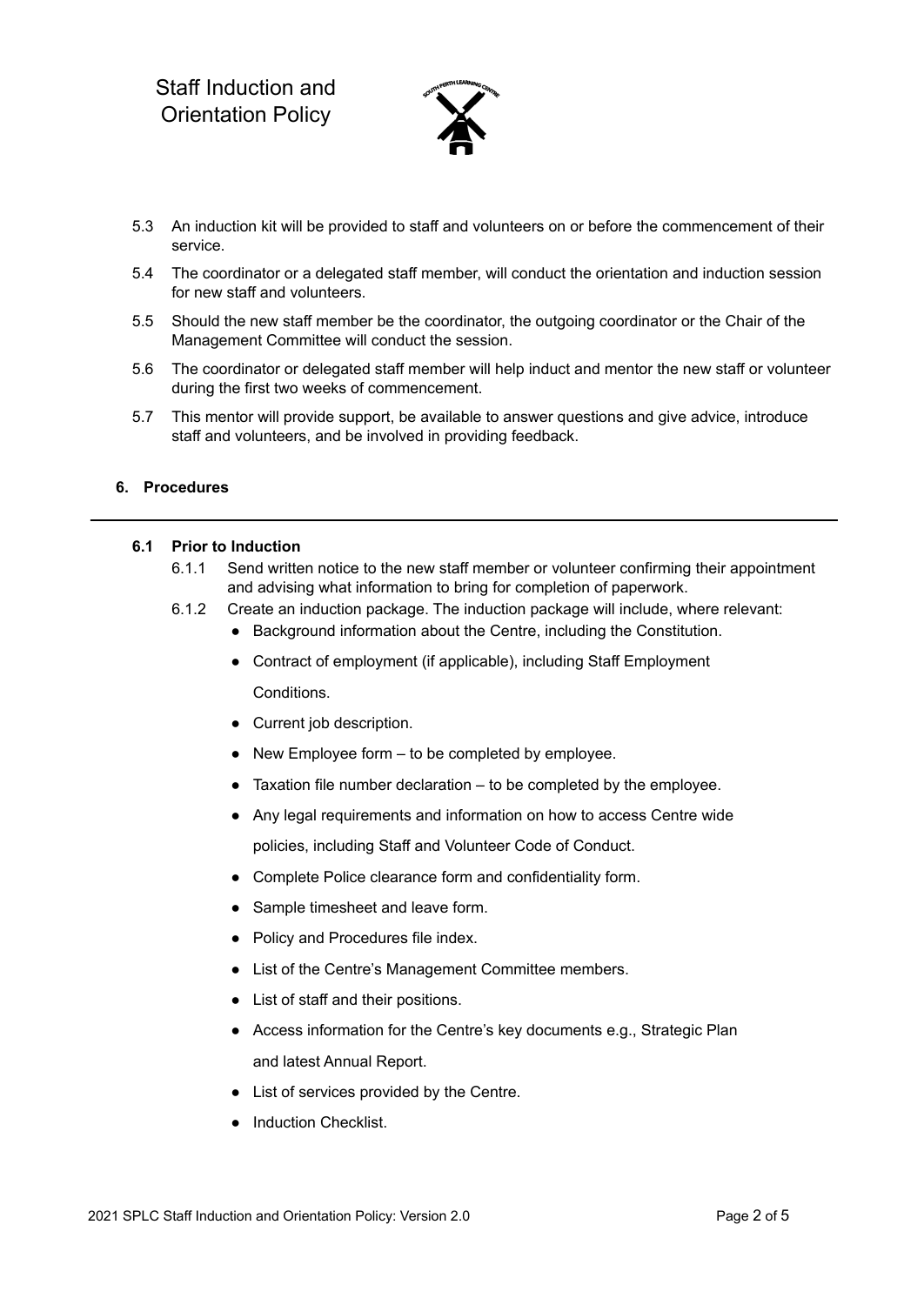

- 6.1.3 Prepare Centre keys for the staff or volunteer (only if required). The key numbers are to be recorded on the Induction Checklist and Key Access Register.
- 6.1.4 Create an email account for the new staff. Record the account name on the Induction Checklist.
- 6.1.5 Create a temporary computer password. This is recorded on the Induction Checklist
- 6.1.6 Create a personnel file.

# **6.2 During the Induction**

The coordinator will cover the following areas during the induction session:

- 6.2.1 Welcome and introduction to all staff and volunteers who are present.
- 6.2.2 Completion of paperwork:
	- Taxation File Number Declaration
	- New Employee form (which includes bank, superannuation and next of kin details)
	- Offer of Employment signed
	- Code of Code signed
	- Staff Contract and Employment Conditions signed
	- Police Clearance / Working with Children Check (if required) retain copy
- 6.2.3 Position induction:
	- Overview of duties and responsibilities.
	- Supervision and support available
	- Probationary period.
- 6.2.4 HR Procedures:
	- Time sheets:
	- Leave forms.
	- Pay arrangements, including bank details for EFT
	- Entitlements, including staff development, flexible working conditions.
- 6.2.5 Issue of codes / keys:
	- Access to the computer.
	- Email address and password.
	- Building security code (arm/disarm procedure).
	- Key Card issue.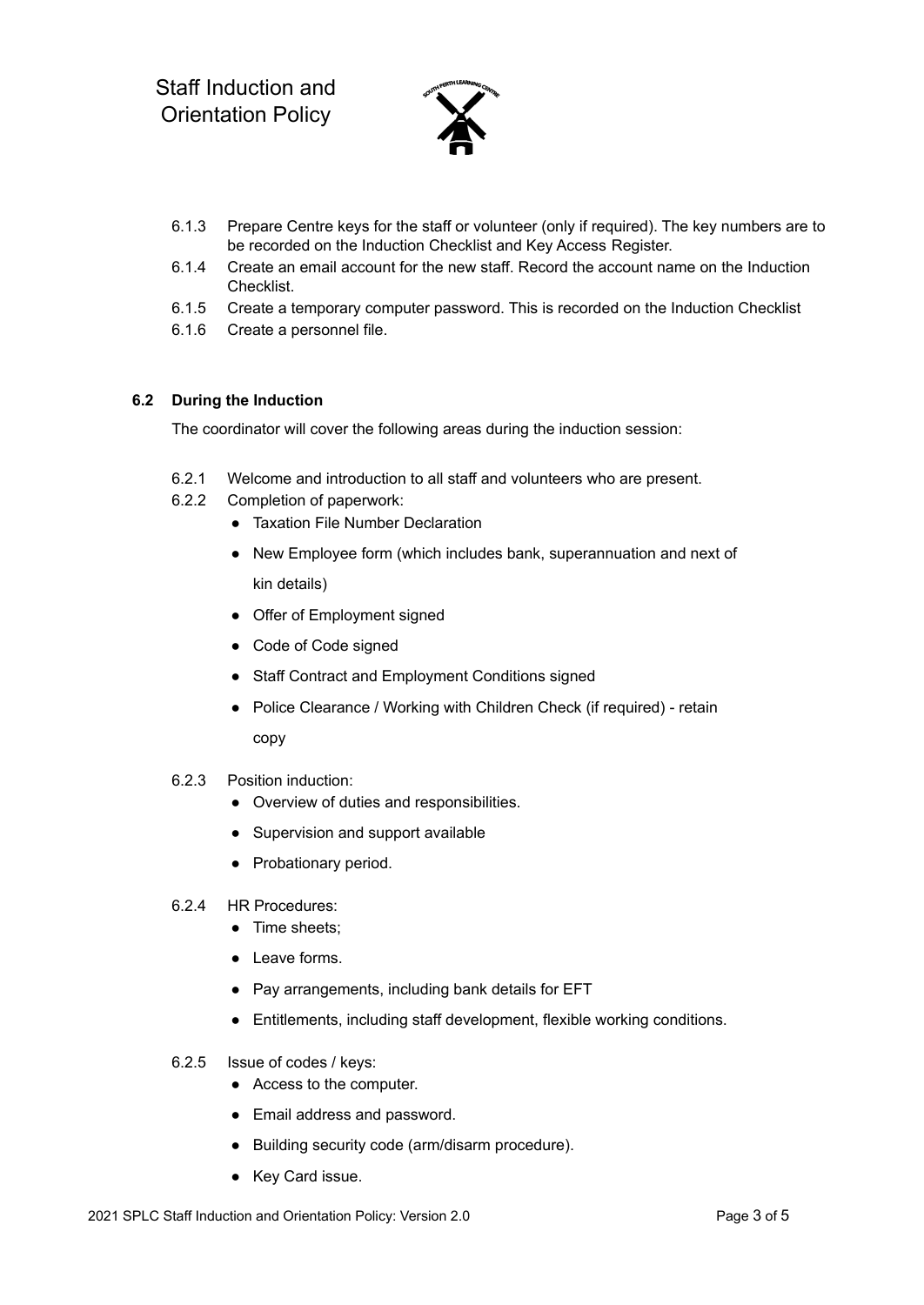

- 6.2.6 Housekeeping:
	- Building layout toilets, kitchen, air-conditioning, rooms for hire.
	- Tea / coffee / water.
	- First to enter / last to leave procedures.
	- Emergency Procedures / Muster Point/ Fire extinguisher.
- 6.2.7 General Office Procedures:
	- Correspondence circulation procedure
	- Filing cabinets
	- Computer network and filing system
	- Petty cash and cash received for purchases
	- Signatory process
	- Office equipment telephones, answering machine, computers, photocopier.
- 6.2.8 the Centre background and operations:
	- Governance.
	- Meetings AGM, committee, and staff
	- Policy and Procedures manual
	- Upcoming significant dates
	- General update on current projects.
- 6.2.9 The coordinator will ensure the induction checklist for new staff and volunteer is complete.

## **6.3 After the Induction**

- 6.3.1 The coordinator and the staff or volunteer will each sign the completed checklist. A copy of the completed checklist will be kept in the staff member's or volunteer's personnel file.
- 6.3.2 All other completed paperwork will also be placed in the staff member or volunteer's personnel file once processed.
- 6.3.3 The details of the keys and security code issued will be recorded in the Key Access Register.
- 6.3.4 The coordinator should follow-up the staff or volunteer's induction during supervision sessions.

## **7. Responsibilities**